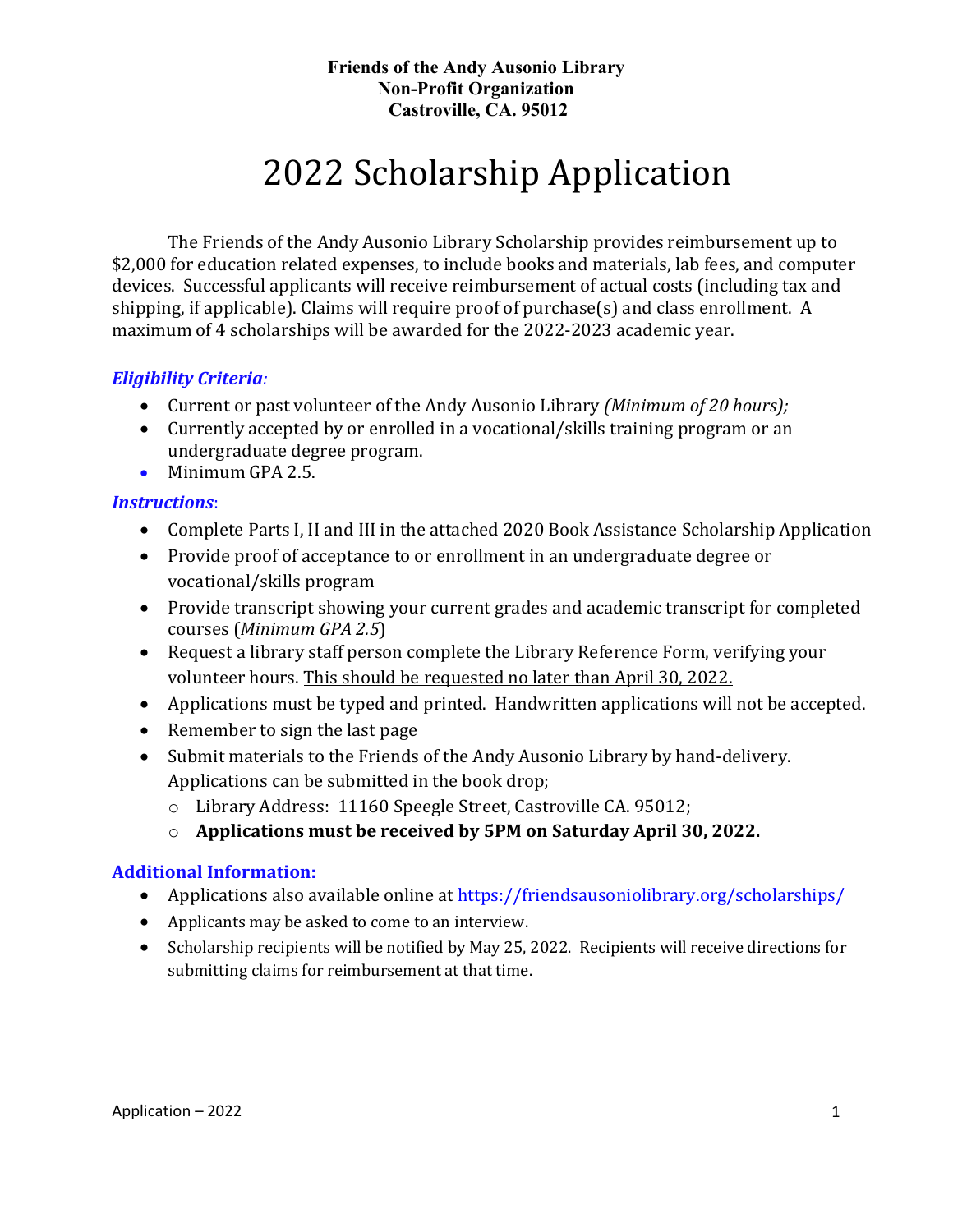# *Part I: Basic Information*

| Mailing Address (if different)                                                   | <u> 1989 - Johann Stoff, deutscher Stoff, der Stoff, der Stoff, der Stoff, der Stoff, der Stoff, der Stoff, der S</u> |  |
|----------------------------------------------------------------------------------|-----------------------------------------------------------------------------------------------------------------------|--|
|                                                                                  |                                                                                                                       |  |
| Additional Phone: ______________Secondary Email: _______________________________ |                                                                                                                       |  |
| Name of College, University or Program                                           |                                                                                                                       |  |
| Year in Program Fall 2022 (Freshman, Sophomore, etc.)                            |                                                                                                                       |  |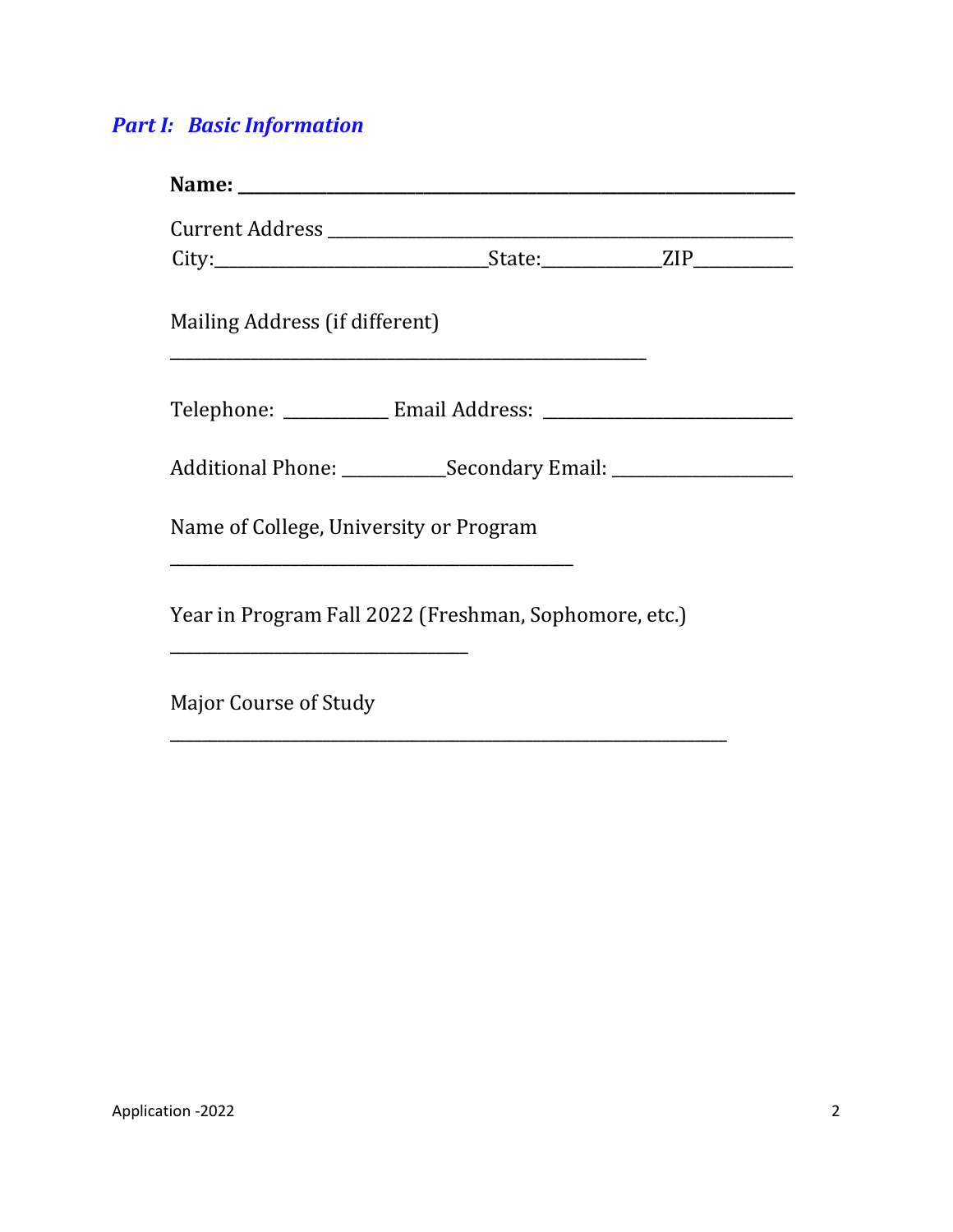## *Part II: Essay*

Maximum limit of 1500 words for all 3 essay questions TOTAL.

Use 12-point font to type your responses to the essay questions.

- 1. Describe how you have been involved with the Andy Ausonio Library (patron, volunteer in homework center, helper with art projects, etc.).
- 2. Recall a moment or event during your volunteer time at the library that influenced your career or education goals. What have you learned at the Andy Ausonio Library that has helped you in your life journey?
- 3. Is there any additional information that you would like the scholarship committee to know about you?